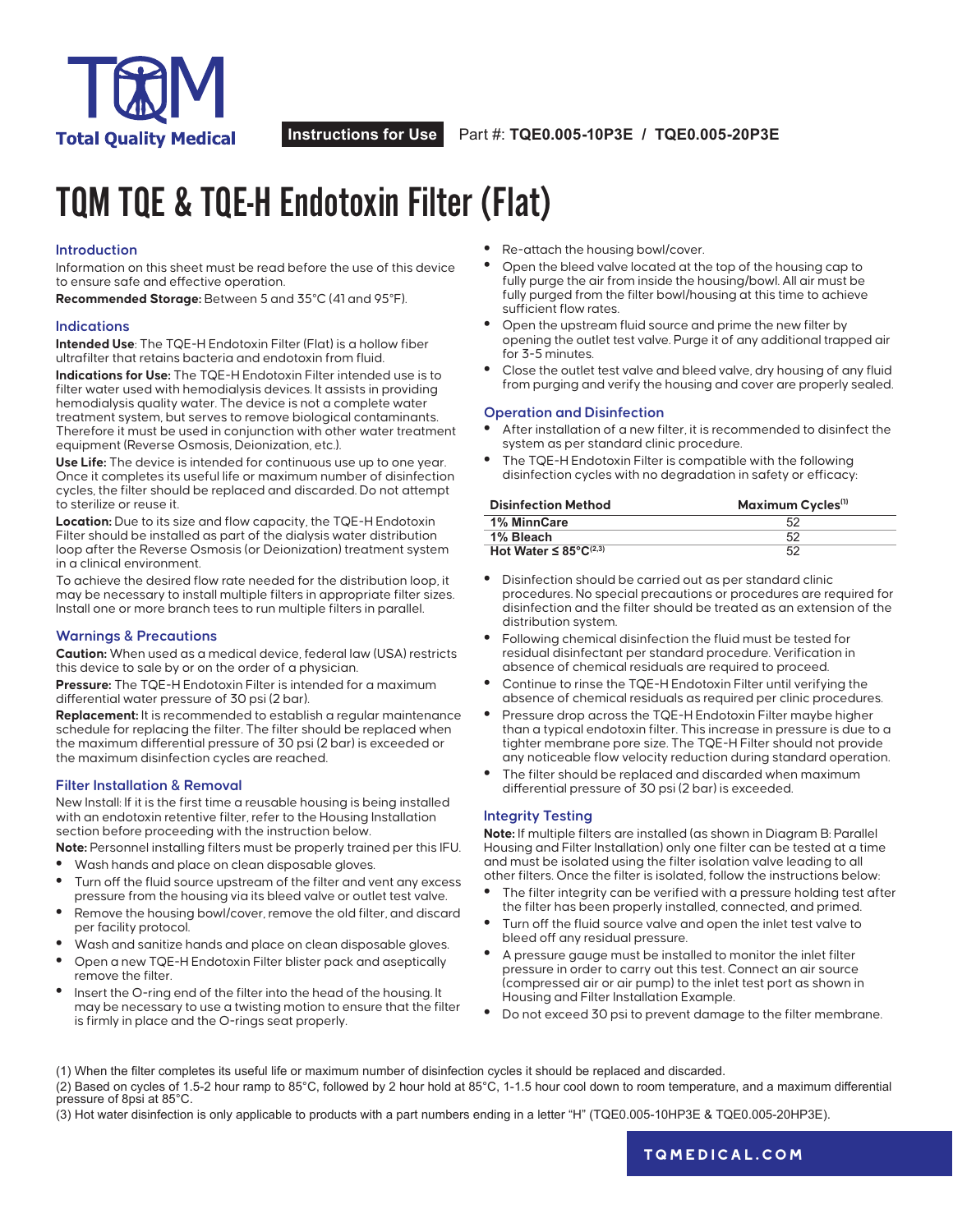

# TQM TQE & TQE-H Endotoxin Filter (Flat), (continued)

- **•** Open outlet test valve ensure that the inlet test valve is open and pressurize the filter inlet; ensure the outlet test port is venting. Raise the air pressure to 15 psi at the filter inlet and allow water to exit from the outlet test port.
- **•** When water stops flowing from the outlet test port, close the outlet test valve and check for external leaks via pressure gauge.
- **•** Open the outlet test valve and re-pressurize as necessary to reach 15 psi at the filter inlet.
- **•** With the outlet test valve open, close the inlet test valve and allow the pressure to stabilize for 10 seconds.
- **•** Monitor the pressure gauge and determine the pressure drop for a period of 1 minute.
- **•** If the pressure drops by more than 1 psi over a minute, check for leaks and repeat the test to confirm. If the filter fails, it must be replaced.
- **•** Close the outlet test valve and remove air source. Open fluid source valve, purge air out of the housing/bowl using the bleed valve, and re-prime filter to return to operation.

### **Housing Installation**

If no endotoxin retentive cartridge filter housings are currently installed, the initial install of the TQE-H Endotoxin Filter requires tapping into an existing section of the line between the fluid source and the distribution loop.

Note: TQE-H Endotoxin Filter is only to be installed in reusable cartridge filter housings that comply with AAMI/ANSI/ISO 26722 for material compatibility (or made from 316 Stainless Steel or made from pure polypropylene with no fillers, colorants, plasticizers or lubricants) and accepts 10" or 20" 222 O-ring head cartridge filters.

A spacer may be required for longer housings to properly seat both O-rings and minimize the dead space areas. Contact TQM for acceptable spacers.

Examples of standard installations with a single and multiple TQE-H Endotoxin Filters with cartridge housings are shown in Diagrams (A) and (B). Bleed valves are not shown.

**Clean Water Flow Rate 10" Segment(4)**



#### **Specifications**

| <b>Max Differential Pressure</b> | 30 psi (2 bar)            |
|----------------------------------|---------------------------|
| Filter Membrane <sup>(5)</sup>   | Medisulfone <sup>®</sup>  |
| <b>Material</b>                  | Polysulfone               |
| <b>MW</b> cut-off                | 15 kDa                    |
| <b>Bacterial Retention</b>       | $> 10^{11}$ (B. diminuta) |
| <b>Virus Retention</b>           | $> 108$ (PhiX-174)        |
| <b>Endotoxin Retention</b>       | $> 105$ EU/ml             |
| <b>Expected Life</b>             | Up to 1 year              |

### **(A) Single Housing and Filter Installation**



#### **(B) Parallel Housing and Filter Installation**



(4) Maximum Flow Rate per 10" Segment = 2.5 GPM (5) Medisulfone® is a registered trademark of Medica S.p.A.

**[tqmedical.com](https://www.nephros.com/)**